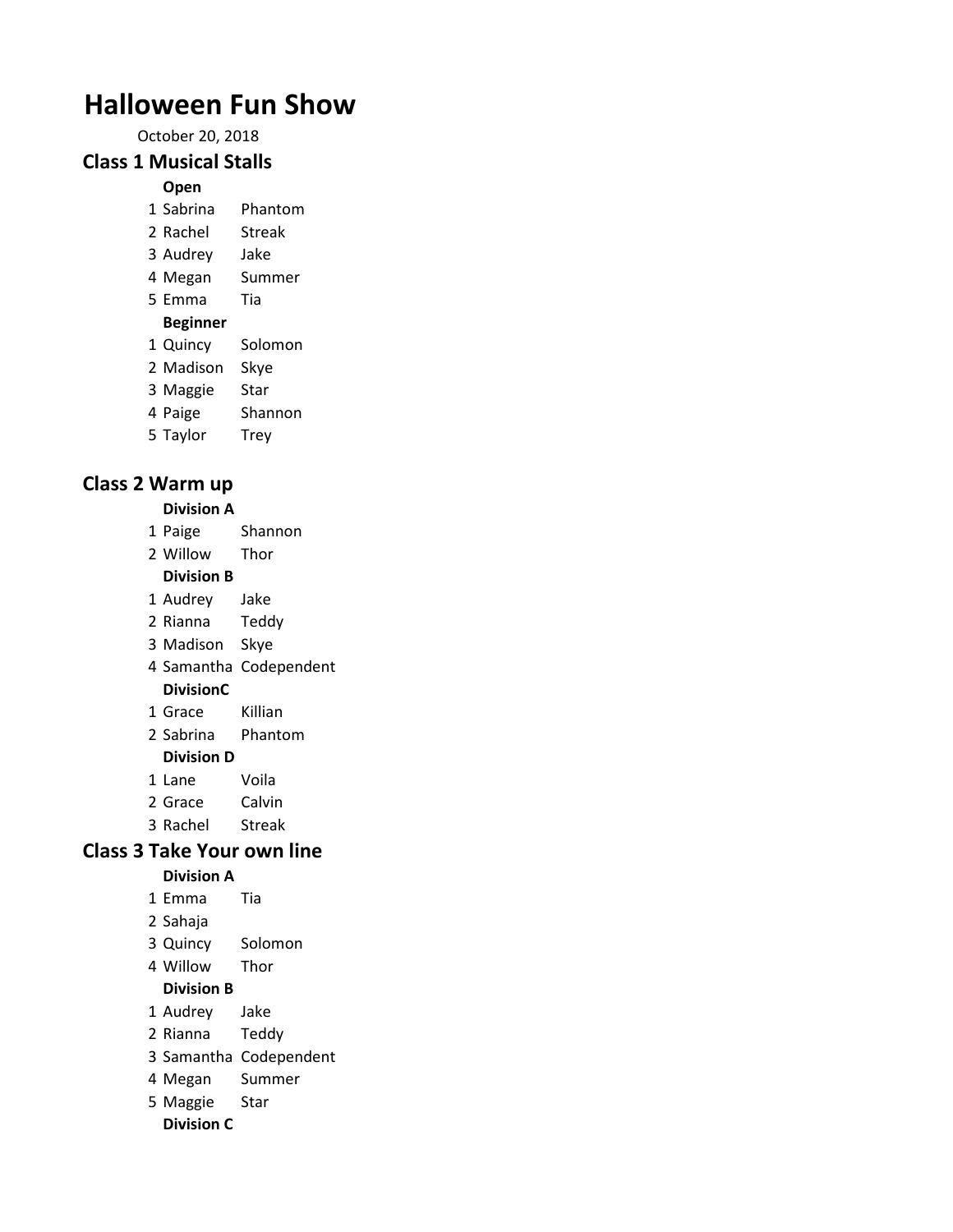| 1 Sabrina         | Phantom |
|-------------------|---------|
| 2 Grace           | Calvin  |
| <b>Division D</b> |         |
| 1 Lane            | Voila   |
| 2 Sydney          | Kalif   |
| 3 Kathleen        | Gus     |
| 4 Grace           | Killian |

### **Class 4 Fault And Out**

**Division A**

Willow Thor

 Sahaja Taylor Trey

Paige Shannon

**Division B**

Rianna Teddy

Samantha Codependent

Maggie Star

#### **Division C/D**

Kathleen Gus

Sabrina Phantom

Anastasia Gatana

Rachel Streak

### **Classs 5 Team Relay**

#### **Division A**

- Willow/Sahaja
- Maddie/Maggie

Emma/Quincy

**Division B/C**

Rachel/Grace

Grace/Lane

Anastasia/Samantha

Kathleen/Rianna

Megan/Audrey

#### **Class 6 Gamblers Choice**

#### **Division A**

Sahaja

Willow Thor

Taylor Trey

**Division B/C/D**

Rianna Teddy

Sydney Kalif

Anastasia Gatana

Lane Voila